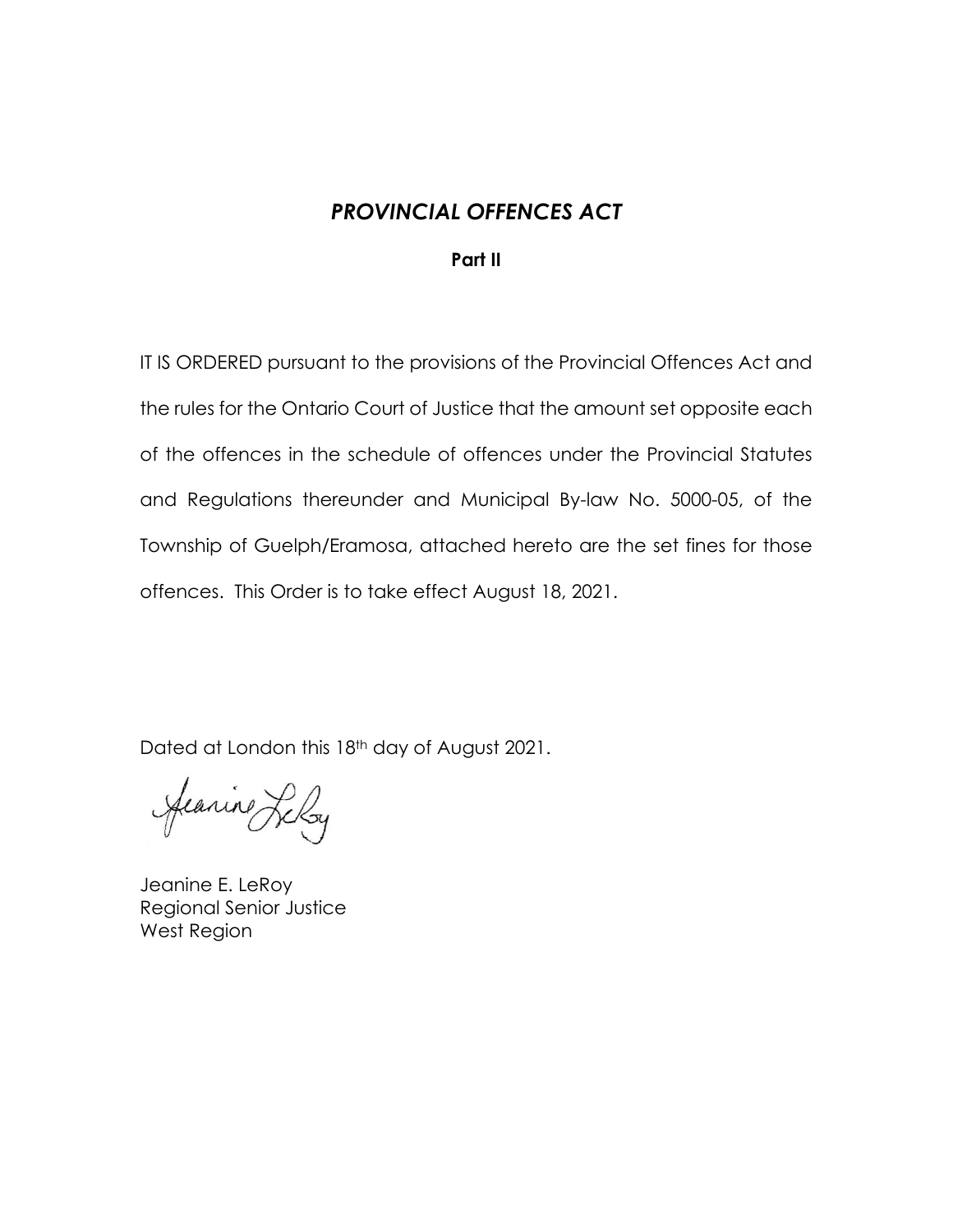# **TOWNSHIP OF GUELPH/ERAMOSA**

#### **PART II –** *Provincial Offences Act*

# **SHORT FORM WORDING**

### **TOWNSHIP OF GUELPH/ERAMOSA BY-LAW 5000-05**

# **A By-law to Manage and Regulate Parking in the Township of Guelph/Eramosa.**

| <b>ITEM</b>    | <b>COLUMN1</b><br><b>Short Form Wording</b>                        | <b>COLUMN 2</b><br><b>Provision</b><br><b>Creating or</b><br><b>Defining</b><br><b>Offence</b> | <b>COLUMN 3</b><br><b>Voluntary</b><br><b>Payment</b><br>(within 15<br>days) | <b>COLUMN 3</b><br><b>Set Fine</b> |
|----------------|--------------------------------------------------------------------|------------------------------------------------------------------------------------------------|------------------------------------------------------------------------------|------------------------------------|
| $\mathbf 1$    | Park in no parking zone                                            | 9.1                                                                                            | \$20.00                                                                      | \$30.00                            |
| $\overline{2}$ | Park within 1 metre of driveway                                    | 9.2                                                                                            | \$20.00                                                                      | \$30.00                            |
| 3              | Park in front of driveway                                          | 9.3                                                                                            | \$20.00                                                                      | \$30.00                            |
| 4              | Park in fire route                                                 | 9.4                                                                                            | \$20.00                                                                      | \$30.00                            |
| 5              | Park within 3 metres of fire hydrant                               | 9.5                                                                                            | \$20.00                                                                      | \$30.00                            |
| 6              | Park left wheels to curb                                           | 9.6                                                                                            | \$20.00                                                                      | \$30.00                            |
| $\overline{7}$ | Overtime parking                                                   | 9.7                                                                                            | \$20.00                                                                      | \$30.00                            |
| 8              | Park not within prohibited time                                    | 9.8                                                                                            | \$20.00                                                                      | \$30.00                            |
| 9              | Park further than 0.15 metres from curb                            | 9.9                                                                                            | \$20.00                                                                      | \$30.00                            |
| 10             | Park 2am to 6am                                                    | 9.10                                                                                           | \$20.00                                                                      | \$30.00                            |
| 11             | Park not within guidelines                                         | 9.11                                                                                           | \$20.00                                                                      | \$30.00                            |
| 12             | Park on highway in excess of 24 consecutive<br>hours               | 9.12                                                                                           | \$20.00                                                                      | \$30.00                            |
| 13             | Park on municipal parking lot in excess of 24<br>consecutive hours | 9.13                                                                                           | \$20.00                                                                      | \$30.00                            |
| 14             | Park in temporary no Parking zone                                  | 9.14                                                                                           | \$20.00                                                                      | \$30.00                            |
| 15             | Park on sidewalk                                                   | 9.15                                                                                           | \$20.00                                                                      | \$30.00                            |
| 16             | Park in intersection                                               | 9.16                                                                                           | \$20.00                                                                      | \$30.00                            |
| 17             | Park within 9 metres of intersection                               | 9.17                                                                                           | \$20.00                                                                      | \$30.00                            |
| 18             | Park in taxicab stand                                              | 9.18                                                                                           | \$20.00                                                                      | \$30.00                            |
| 19             | Park in school bus loading zone                                    | 9.19                                                                                           | \$20.00                                                                      | \$30.00                            |
| 20             | Park in pedestrian crossover                                       | 9.20                                                                                           | \$20.00                                                                      | \$30.00                            |
| 21             | Park within 9 metres of pedestrian crossover                       | 9.21                                                                                           | \$20.00                                                                      | \$30.00                            |